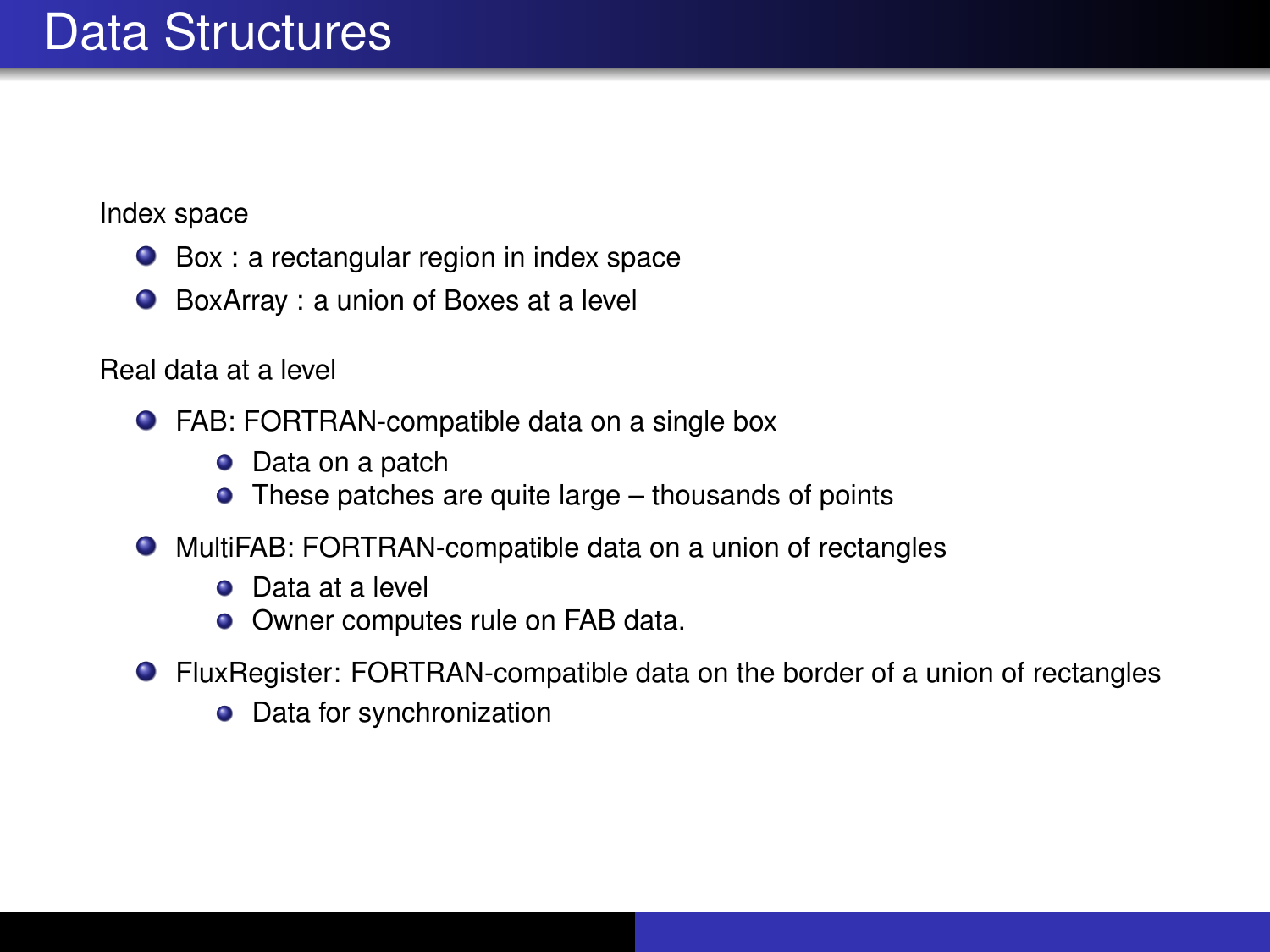## Data Operations

Index space Operations:

- Create and manage box topology
- Identify neighbors on same level
- Identify which coarse grids underlie a given fine patch

Single-level operations

- Fill boundary data from same-level grids
- Fill data using physical boundary conditions
- **O** Integrate data at a level
	- Patch by patch for explicit algorithms
	- Solve over all patches at a level for implicit algorithms

Multi-level operations

- $\bullet$  Interpolate : coarse  $\rightarrow$  fine
- $\bullet$  Average : fine  $\rightarrow$  coarse
- **•** Fill boundary data from coarser grids
- **O** Synchronization
	- Local corrections for explicit algorithms
	- Implicit synchronization systems for implicit algorithms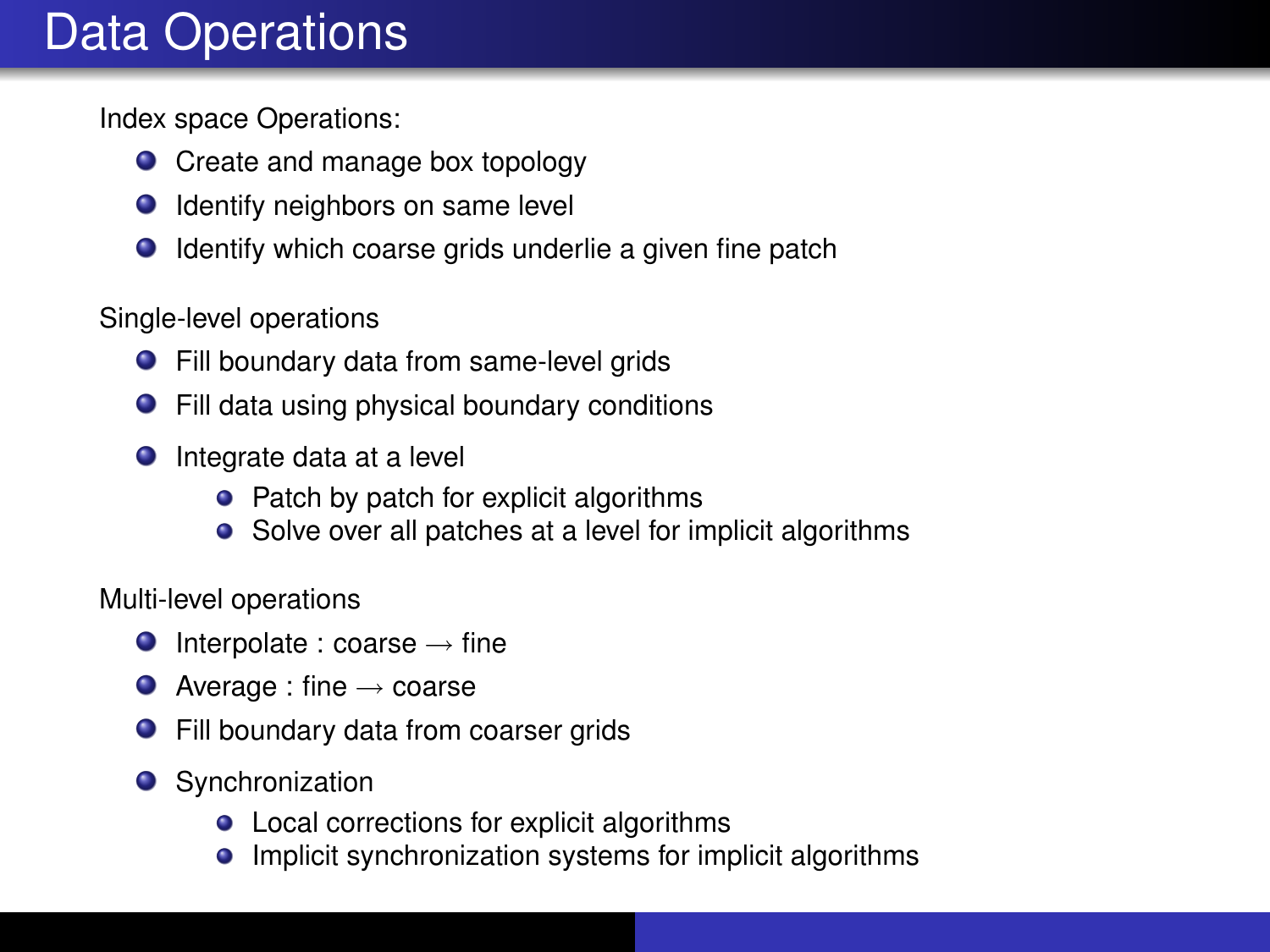#### Metadata, communications and solvers

Index space operations are naively *O*(*n* 2 )

- Each box needs to know its neighbors
- $\bullet$ Bin BoxArray spatially
- Limit searches to boxes in neighboring bins

Communication

- Every MultiFAB with the same BoxArray has the same distribution
- Each processor caches list of its grids' nearest neighbors and their processors
- Each processor caches list of coarse grids and their processors used to supply  $\bullet$ boundary conditions
- Messages are ganged: no more than one message is ever exchanged between processors in an operation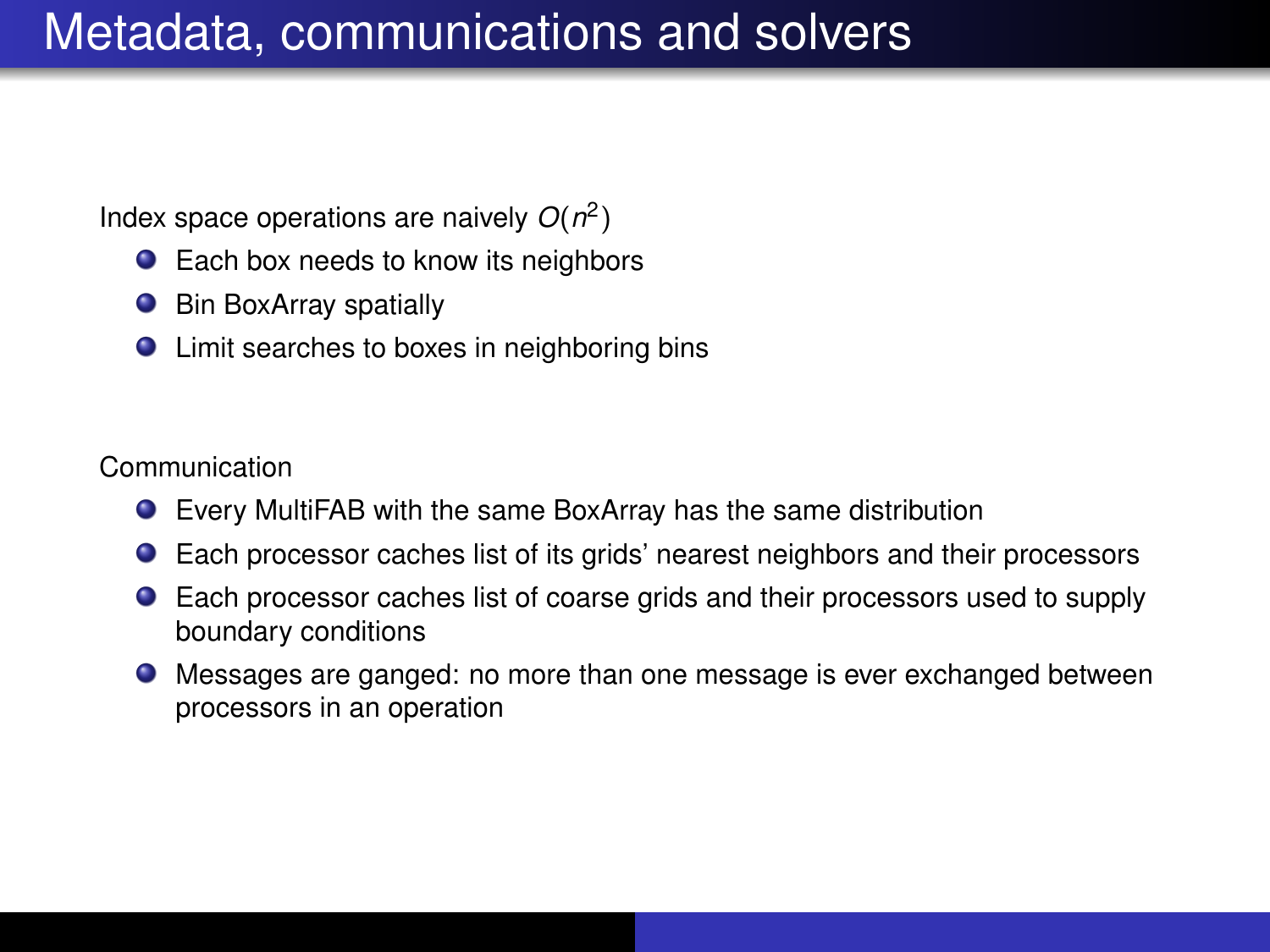## Weak vs. Strong Scaling

Strong scaling

- Problem size stays fixed, number of processor increases
- Work per core decreases

Weak scaling

- Problem size increases as number of processor increases
- Work per core stays fixed

Which is more meaningful and/or more relevant?

How might you modify a scaling test to account for hopper's architecture?